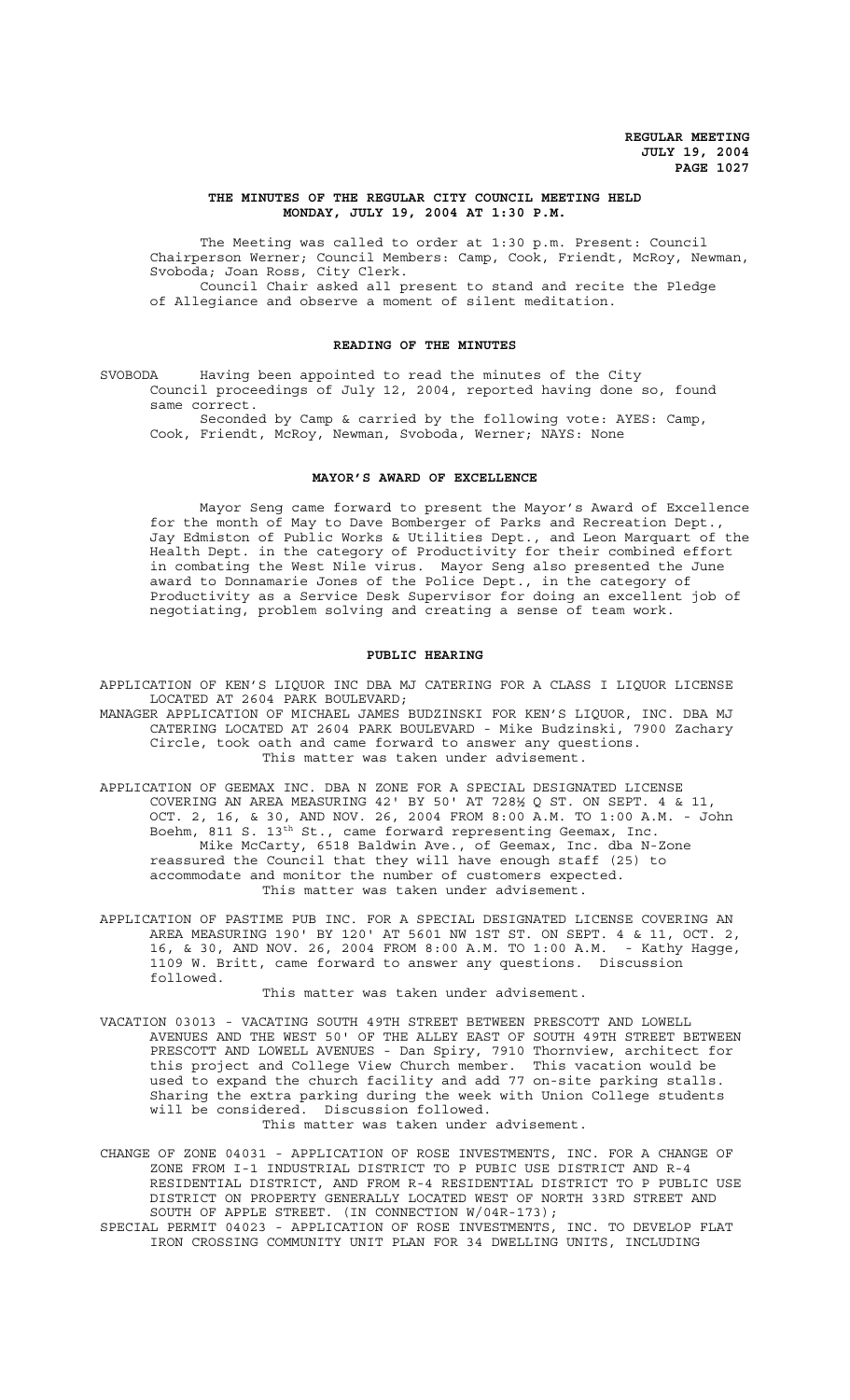WAIVERS OF THE MAXIMUM BLOCK LENGTH, PEDESTRIAN WAY EASEMENT, LOT DEPTH TO WIDTH RATIO, RECREATIONAL FACILITY, AND LOCATION OF SANITARY SEWER MAIN, ON PROPERTY GENERALLY LOCATED WEST OF NORTH 33RD STREET AND SOUTH OF APPLE STREET. (IN CONNECTION W/04-132) - Brian Carstens, 601 Old Cheney Rd., Suite C, came forward representing Rose Investments and Eugene Carroll. He stated there will be 17 duplex structures on this property

This matter was taken under advisement.

APPROVING A RESOLUTION DIRECTING THE SUBMISSION OF A PROPOSED GENERAL OBLIGATION BOND ISSUE NOT TO EXCEED \$75,000,000 FOR ACQUISITION AND CONSTRUCTION OF IMPROVEMENTS TO THE CITY'S STREETS AND AVENUES, PUBLIC WAYS AND TRAILS AT A SPECIAL ELECTION TO BE HELD ON SEPTEMBER 14, 2004 Jan Gauger, 1404 N. 40th St., came forward as a member of the Mayor's Streets, Roads, & Trails Committee and representing Brad Korell and Russ Bayer in favor of this resolution.

Dan Marvin, co-chair of Mayor's Streets, Roads & Trails Committee, came forward in support.

Chairman Werner thanked Russ Bayer, Brad Korell, Dan Marvin, & Jan Gauger for all the work they did on this committee.

Mark Hunzeker, Pierson Fitchett Hunzeker Blake & Katt, 1045 Lincoln Mall, Suite 200, came forward as a committee member in favor of this resolution.

Danny Walker, 427 E St., came forward in opposition.

Verna Hawkins, 3621 Saline Circle, came forward in opposition.

Glen Cekal, 1420 C St., came forward in opposition.

Tim Brox, 349 N Street, came forward in opposition. Discussion followed.

Allan Abbott, Director of Public Works & Utilities Dept., came forward to show where the money will go if the bond issue is passed. A partial listing was shown of projects that were in the City's C.I.P. over the next six years that would be constructed. All projects are top priority and should be under construction by 2007. Discussion followed. Dan Marvin came forward for rebuttal.

Jan Gauger came forward for rebuttal as well. Discussion

followed.

# This matter was taken under advisement.

WAIVER 04008 - APPLICATION OF UNION COLLEGE TO WAIVE THE PARKING LOT SURFACING REQUIREMENTS FOR A 16,500 SQ. FT. AREA GENERALLY LOCATED AT S. 51ST STREET AND BANCROFT AVE - Don Murray, Plant Supervisor of Union College came forward to explain this will be for long term parking and to include parking for the apartments across the street. This matter was taken under advisement.

SUPPORTING FAIRNESS, JUSTICE AND EQUAL OPPORTUNITY IN THE WORK PLACE AND WORKING TOWARDS ELIMINATING RACISM AND DISCRIMINATION IN THE WORK PLACE - Dan Williams, 2020 S. Cotner, President of Citizens Against Racism Discrimination (CARD), came forward in support of this resolution. Danny Walker, 427 E St., came forward to express his opinions on the language barrier problem.

Glen Cekal, 1420 C St., came forward in support of this resolution.

Frank Delgado, 3325 P Street, stated that attitude is part of the problem. He requested that the City Council look into the number of minorities employed by the City and how many minority businesses are given contracts with the City if they are the lowest bidder. Discussion followed.

This matter was taken under advisement.

PRELIMINARY PLAT 02005 - ACCEPTING AND APPROVING THE PRELIMINARY PLAT OF CATHERLAND SUBDIVISION AND WAIVING THE REQUIRED SIDEWALK ON CATHER STREET, ALLOWING THE SANITARY SEWER TO RUN OPPOSITE STREET GRADES, AND ALLOWING THE SANITARY SEWER TO DRAIN FROM ONE BASIN TO ANOTHER, ON PROPERTY GENERALLY LOCATED AT N. 70TH STREET AND FLETCHER AVE. - Greg Wood, 7900 Amber Hill, representing Cather & Sons Construction, came forward to answer questions.

This matter was taken under advisement.

APPROVING A CONTRACT INVOLVING THE EXPENDITURES OF MONEY FROM APPROPRIATIONS OF MORE THAN ONE YEAR FOR A WATER PROJECT THAT PROVIDES FOR THE CONSTRUCTION OF NITRIFICATION AND CAPACITY IMPROVEMENTS AT THE THERESA STREET WASTEWATER TREATMENT FACILITY - Gary Brandt, Utilities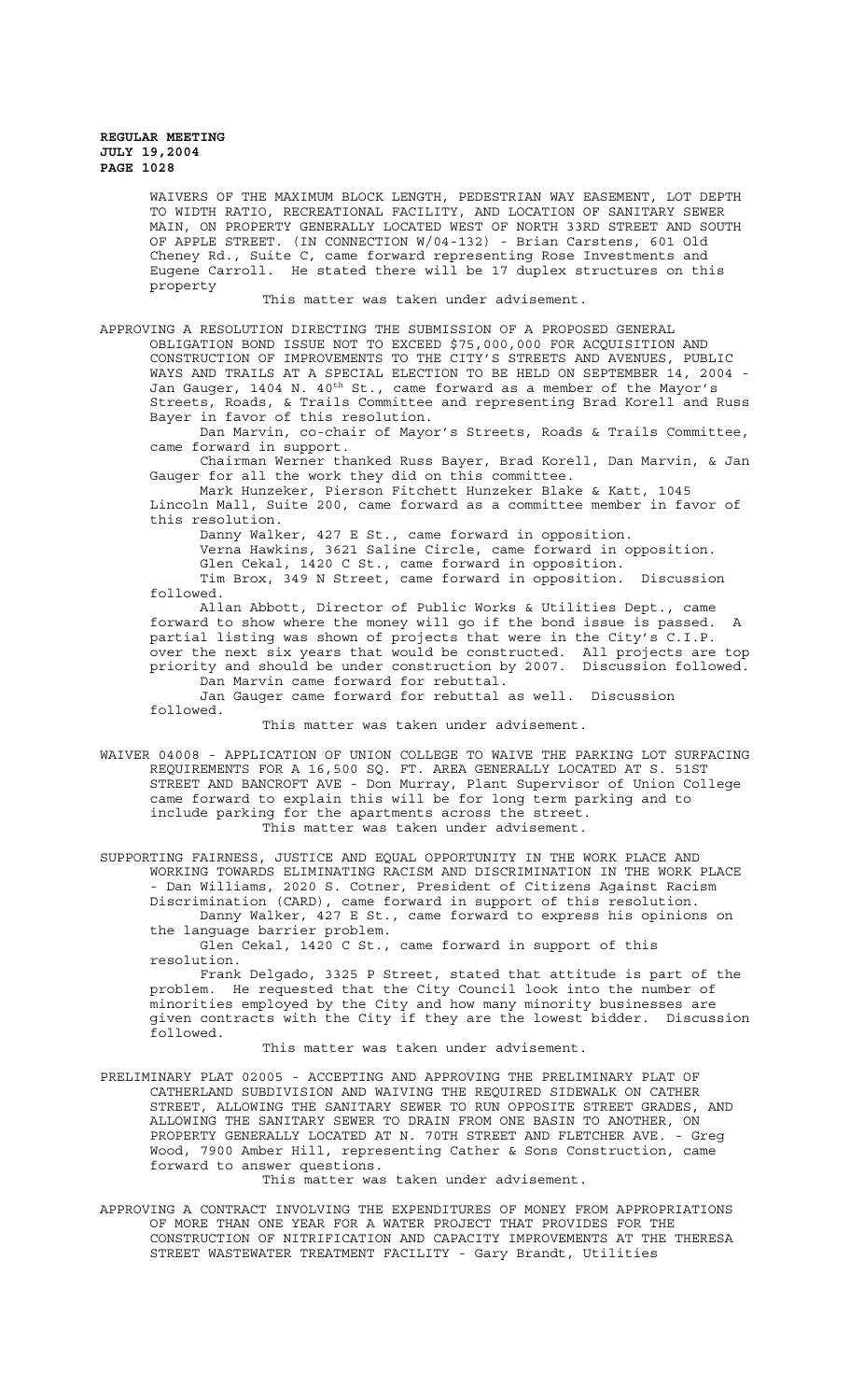Coordinator for Wastewater and Solid Waste in Lincoln, requested approval of a multi-year request for signing contracts related to treatment & nitrification improvements at the Teresa Street facility. Danny Walker, 427 E St., requested that Mr. Brandt stay for the miscellaneous business portion to answer questions on major implications of the wastewater in Salt Creek.

This matter was taken under advisement.

#### **\*\*TOOK BREAK 3:09 P.M.\*\* \*\*RECONVENED 3:19 P.M. \*\***

### **MISCELLANEOUS BUSINESS**

Danny Walker, 427 E St., President of the South Salt Creek Community Organization, came forward to state that he does not agree with the Caldwell Woods Wastewater Treatment facility west of Denton Road to dump their lagoons into the Caldwell branch of Salt Creek which will eventually end up in Salt Creek. Discussion followed.

Gary Brandt, Utilities Coordinator for Wastewater and Solid Waste, came forward to respond to Mr. Walker's concerns.

This matter was taken under advisement.

Glen Cekal, 1420 C St., came forward to express his indignation of the raw sewage going into Holmes Lake and the conditions of the downtown & near downtown alleys.

This matter was taken under advisement.

**\*\* END OF PUBLIC HEARING \*\***

# **COUNCIL ACTION**

## **LIQUOR RESOLUTIONS**

APPLICATION OF KEN'S LIQUOR INC DBA MJ CATERING FOR A CLASS I LIQUOR LICENSE LOCATED AT 2604 PARK BOULEVARD - CLERK read the following resolution, introduced by Jon Camp, who moved its adoption for approval: A-82863 BE IT RESOLVED by the City Council of the City of Lincoln,

Nebraska:

That after hearing duly had as required by law, consideration of the facts of this application, the Nebraska Liquor Control Act, and the pertinent City ordinances, the City Council recommends that the application of Ken's Liquor Inc. dba MJ Catering for a Class "I" liquor license at 2604 Park Boulevard, Lincoln, Nebraska, for the license period ending April 30, 2005, be approved with the condition that the premise complies in every respect with all city and state regulations. The City Clerk is directed to transmit a copy of this resolution to the Nebraska Liquor Control Commission.

Introduced by Jon Camp Seconded by McRoy & carried by the following vote: AYES: Camp, Cook, Friendt, McRoy, Newman, Svoboda, Werner; NAYS: None.

MANAGER APPLICATION OF MICHAEL JAMES BUDZINSKI FOR KEN'S LIQUOR, INC. DBA MJ CATERING LOCATED AT 2604 PARK BOULEVARD - CLERK read the following resolution, introduced by Jon Camp, who moved its adoption for approval:

A-82864 MHEREAS, Ken's Liquor Inc. dba MJ Catering located at 2604 Park Boulevard, Lincoln, Nebraska has been approved for a Retail Class "I" liquor license, and now requests that Michael J. Budzinski be named manager;

WHEREAS, Michael J. Budzinski appears to be a fit and proper person to

manage said business.

NOW, THEREFORE, BE IT RESOLVED by the City Council of the City of Lincoln, Nebraska:

That after hearing duly had as required by law, consideration of the facts of this application, the Nebraska Liquor Control Act, and the pertinent City ordinances, the City Council recommends that Michael J. Budzinski be approved as manager of this business for said licensee. The City Clerk is directed to transmit a copy of this resolution to the Nebraska Liquor Control Commission.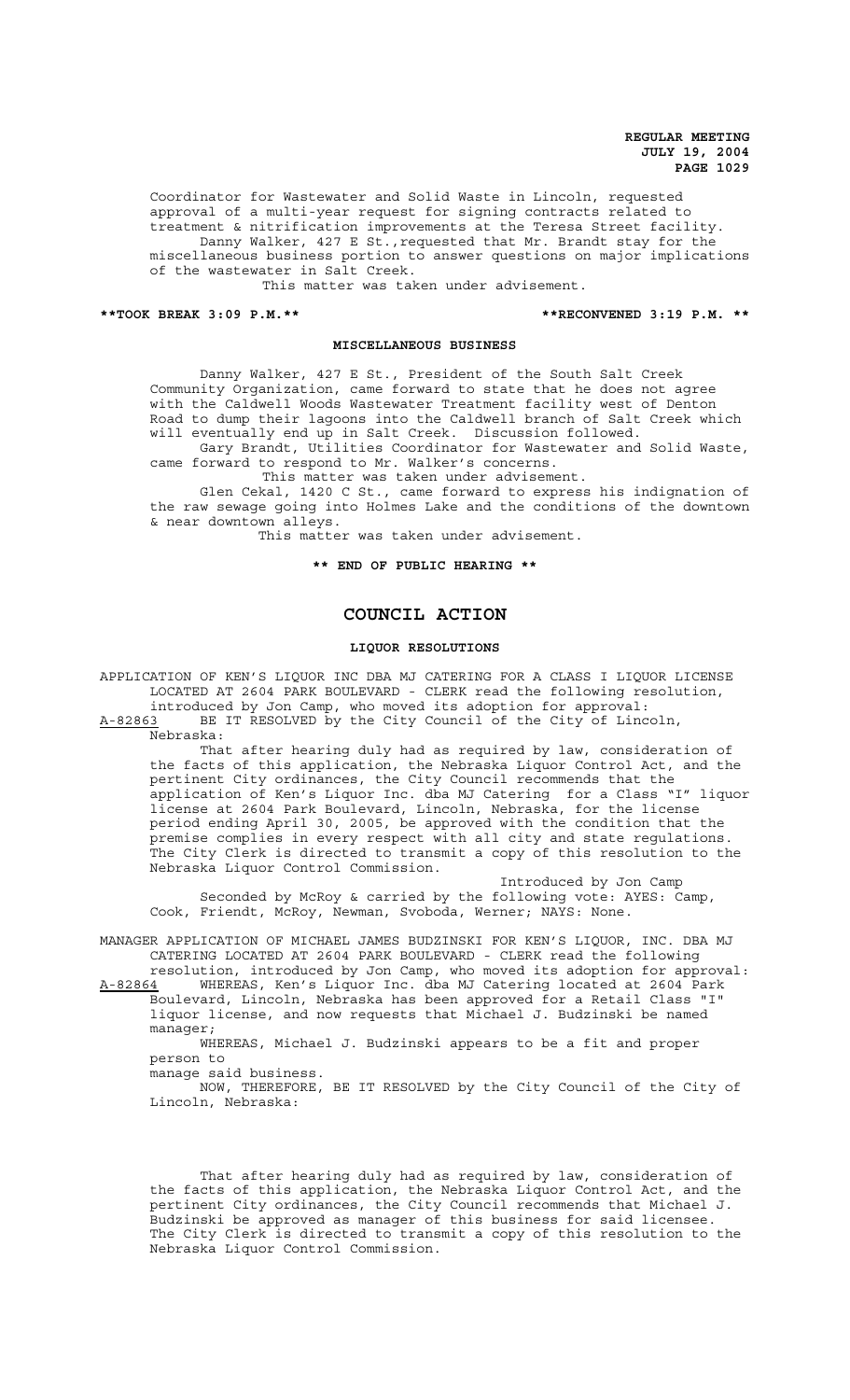> Introduced by Jon Camp Seconded by Svoboda & carried by the following vote: AYES: Camp, Cook, Friendt, McRoy, Newman, Svoboda, Werner; NAYS: None.

APPLICATION OF GEEMAX INC. DBA N ZONE FOR A SPECIAL DESIGNATED LICENSE COVERING AN AREA MEASURING 42' BY 50' AT 728½ Q ST. ON SEPT. 4 & 11, OCT. 2, 16, & 30, AND NOV. 26, 2004 FROM 8:00 A.M. TO 1:00 A.M. - CLERK read the following resolution, introduced by Jon Camp, who moved its adoption for approval:<br>A-82865 BE IT RESOLVED b

BE IT RESOLVED by the City Council of the City of Lincoln, Nebraska:

That after hearing duly had as required by law, consideration of the facts of this application, the Nebraska Liquor Control Act, and the pertinent City ordinances, the City Council recommends that the application of Geemax, Inc. dba N Zone for a Special Designated License to cover an area measuring 42 feet by 50 feet at 728 ½ Q Street, Lincoln, Nebraska, on September 4, 11, October 2, 16, 30, and November 26, 2004, between the hours of 8:00 a.m. and 1:00 a.m., be approved with the condition that the applicant and premise complies in every respect with all City and State regulations and with the following requirements:

- 1. Identification shall be checked on all parties wishing to consume alcohol.
	- 2. Adequate security shall be provided for the event.
	- 3. The area requested for the permit shall be separated from the public by a fence or other means.
	- 4. Responsible alcohol service practices shall be followed.<br>5. An additional second exit from the fenced in area shall An additional second exit from the fenced in area shall be

provided.

6. One portable toilet facility shall be provided.

BE IT FURTHER RESOLVED the City Clerk is directed to transmit a copy of this resolution to the Nebraska Liquor Control Commission.

Introduced by Jon Camp

Seconded by Svoboda & carried by the following vote: AYES: Camp, Cook, Friendt, McRoy, Newman, Svoboda, Werner; NAYS: None.

APPLICATION OF PASTIME PUB INC. FOR A SPECIAL DESIGNATED LICENSE COVERING AN AREA MEASURING 190' BY 120' AT 5601 NW 1ST ST. ON SEPT. 4 & 11, OCT. 2, 16, & 30, AND NOV. 26, 2004 FROM 8:00 A.M. TO 1:00 A.M. - CLERK read the following resolution, introduced by Jon Camp, who moved its adoption for approval:

A-82866 BE IT RESOLVED by the City Council of the City of Lincoln, Nebraska:

That after hearing duly had as required by law, consideration of the facts of this application, the Nebraska Liquor Control Act, and the pertinent City ordinances, the City Council recommends that the application of Pastime Pub Inc. for a Special Designated License to cover an area measuring 190 feet by 120 feet at 5601 N.W. 1st Street, Lincoln, Nebraska, on September 4, 11, October 2, 16, 30, and November 26, 2004, between the hours of 8:00 a.m. and 1:00 a.m., be approved with the condition that the applicant and premise complies in every respect with all City and State regulations and with the following requirements:

1. Identification shall be checked on all parties wishing to consume alcohol.

- 2. Adequate security shall be provided for the event.
- 3. The area requested for the permit shall be separated from the public by a fence or other means.
- 4. Responsible alcohol service practices shall be followed.

5. An additional second exit from the fenced in area shall be provided.

6. One portable toilet facility shall be provided.

BE IT FURTHER RESOLVED the City Clerk is directed to transmit a copy of this resolution to the Nebraska Liquor Control Commission. Introduced by Jon Camp

Seconded by Svoboda & carried by the following vote: AYES: Camp, Cook, Friendt, McRoy, Newman, Svoboda, Werner; NAYS: None.

# **ORDINANCES - 2ND READING**

VACATION 03013 - VACATING SOUTH 49TH STREET BETWEEN PRESCOTT AND LOWELL AVENUES AND THE WEST 50' OF THE ALLEY EAST OF SOUTH 49TH STREET BETWEEN PRESCOTT AND LOWELL AVENUES - CLERK read an ordinance, introduced by Annette McRoy, vacating South 49<sup>th</sup> Street between Prescott and Lowell Avenues, and the west 50' of the alley east of South  $49^{\rm th}$  Street between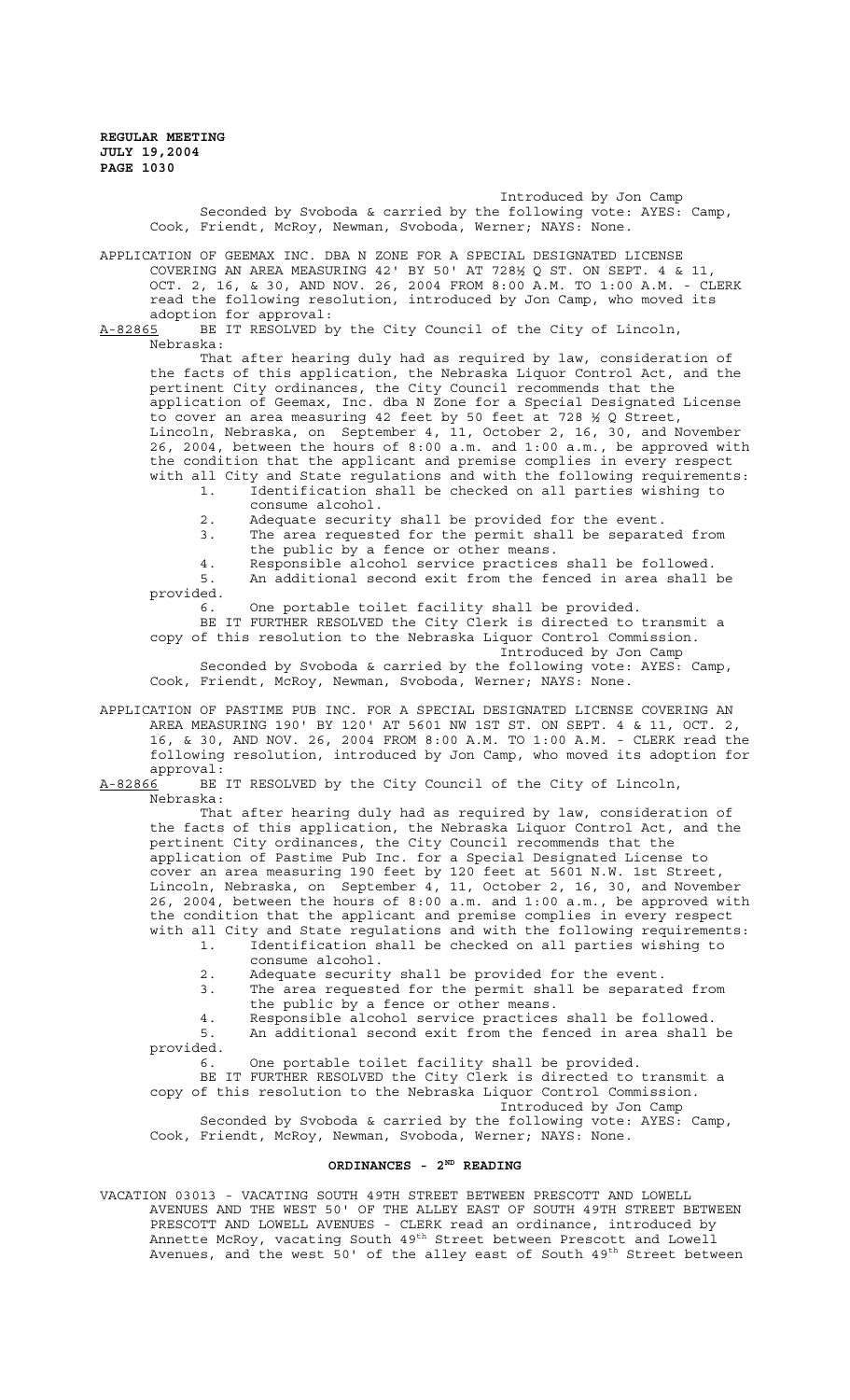Prescott and Lowell Avenues, and retaining title thereto in the City of Lincoln, Lancaster County, Nebraska, the second time.

- VACATION 04002 VACATING THE REMAINING PORTION OF NORTH 47TH STREET BETWEEN THE NORTH LINE OF W STREET AND THE SOUTH LINE OF THE VACATED MISSOURI PACIFIC RAILROAD - CLERK read an ordinance, introduced by Annette McRoy, vacating the remaining portion of North 47<sup>th</sup> Street between the north line of W Street and the south line of the vacated Missouri Pacific Railroad, and retaining title thereto in the City of Lincoln, Lancaster County, Nebraska, the second time.
- CHANGE OF ZONE 04031 APPLICATION OF ROSE INVESTMENTS, INC. FOR A CHANGE OF ZONE FROM I-1 INDUSTRIAL DISTRICT TO P PUBIC USE DISTRICT AND R-4 RESIDENTIAL DISTRICT, AND FROM R-4 RESIDENTIAL DISTRICT TO P PUBLIC USE DISTRICT ON PROPERTY GENERALLY LOCATED WEST OF NORTH 33RD STREET AND SOUTH OF APPLE STREET - CLERK read an ordinance, introduced by Annette McRoy, amending the Lincoln Zoning District Maps attached to and made a part of Title 27 of the Lincoln Municipal Code, as provided by Section 27.05.020 of the Lincoln Municipal Code, by changing the boundaries of the districts established and shown thereon, the second time.
- SPECIAL PERMIT 04023 APPLICATION OF ROSE INVESTMENTS, INC. TO DEVELOP FLAT IRON CROSSING COMMUNITY UNIT PLAN FOR 34 DWELLING UNITS, INCLUDING WAIVERS OF THE MAXIMUM BLOCK LENGTH, PEDESTRIAN WAY EASEMENT, LOT DEPTH TO WIDTH RATIO, RECREATIONAL FACILITY, AND LOCATION OF SANITARY SEWER MAIN, ON PROPERTY GENERALLY LOCATED WEST OF NORTH 33RD STREET AND SOUTH OF APPLE STREET - PRIOR to reading:
- COOK Moved to delay action on Bill No. 04R-173 for one week to 7/26/04. Seconded by Svoboda & carried by the following vote: AYES: Camp, Cook, Friendt, McRoy, Newman, Svoboda, Werner; NAYS: None.

#### **RESOLUTIONS**

APPROVING A RESOLUTION DIRECTING THE SUBMISSION OF A PROPOSED GENERAL OBLIGATION BOND ISSUE NOT TO EXCEED \$75,000,000 FOR ACQUISITION AND CONSTRUCTION OF IMPROVEMENTS TO THE CITY'S STREETS AND AVENUES, PUBLIC WAYS AND TRAILS AT A SPECIAL ELECTION TO BE HELD ON SEPTEMBER 14, 2004 - CLERK read the following resolution, introduced by Annette McRoy, who moved its adoption:

A-82867 **WHEREAS**, in order to pay the costs of acquiring certain land rights and designing, constructing, reconstructing, improving, extending, installing and completing grading, paving, curbing, guttering, rehabilitation and other related and incidental improvements to the streets, avenues and other public ways, including trails, in the City of Lincoln, Nebraska (the **"City"**), it is necessary to issue general obligation bonds of the City and to levy a tax for the payment thereof, and

**WHEREAS**, it is in the best interests of the City to present the question of the issuance of such bonds and the levying of a tax to pay the same to the electors of the City at a special election to be held by the City on Tuesday, September 14, 2004.

**NOW, THEREFORE, BE IT RESOLVED** by the City Council (the **"Council"**) of the City as follows:

- 1. The Council hereby finds and determines that:
	- a. It is necessary, desirable, advisable and in the best interests of the City that it acquire certain land rights, and design, construct, reconstruct, improve, extend, install and complete grading, paving, curbing, guttering, rehabilitating and other related and incidental improvements to the City's streets, avenues and other public ways, including trails; all of such Improvements as specified in the 2025 Lincoln/Lancaster County Comprehensive Plan and the City of Lincoln Capital Improvements Program at the time of such election (collectively, the **"Improvements"**).
	- b. The estimated cost to the City of completing the Improvements will not exceed Seventy-Five Million Dollars (\$75,000,000) and in order to finance the cost thereof, it will be necessary for the City to issue its general obligation bonds in the principal amount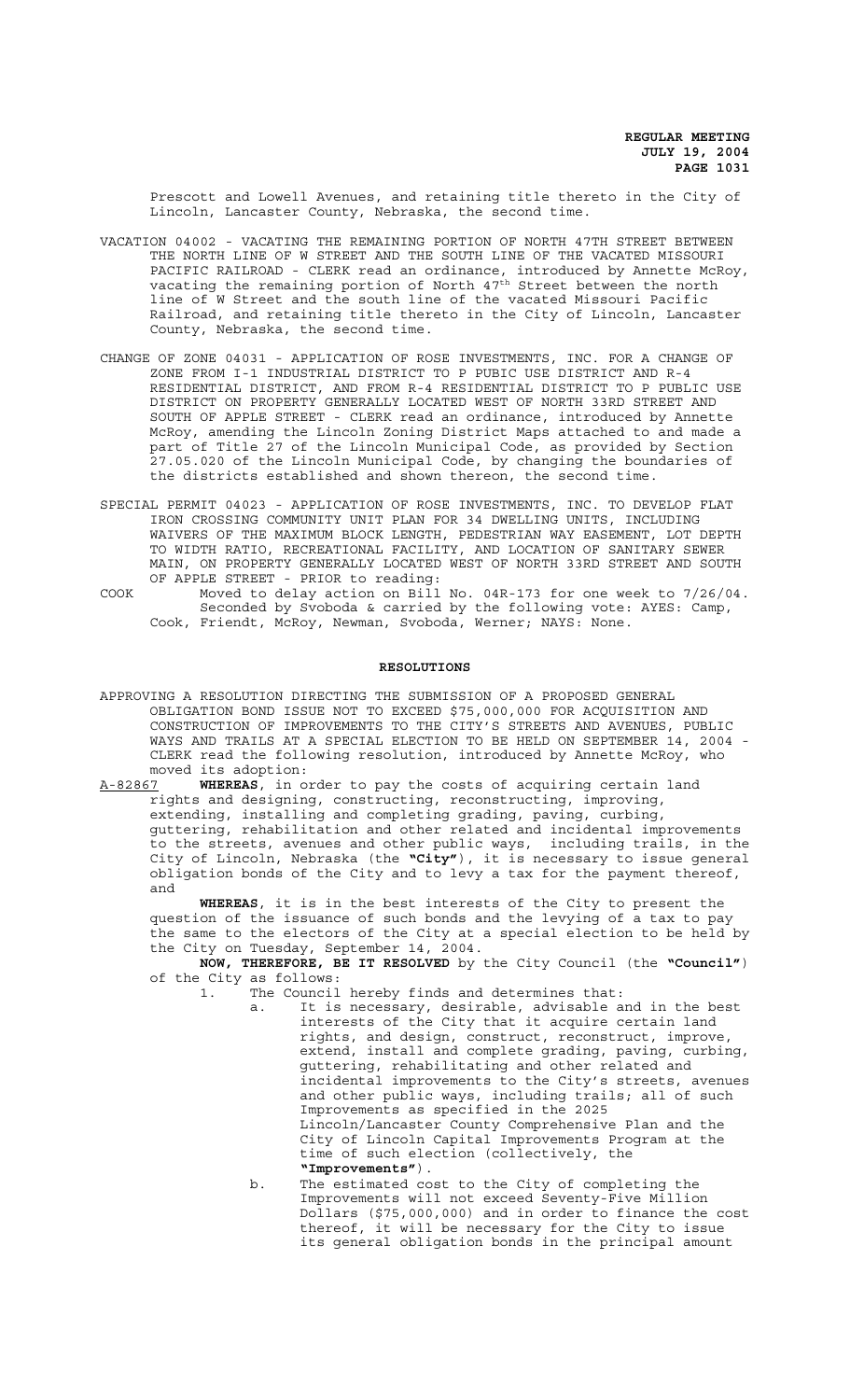> of not to exceed Seventy-Five Million Dollars (\$75,000,000), and such bonds to be dated at the time of their issuance, and to become due and payable on such dates, bear interest at such rates, and to have such other terms as may be fixed by the City at the time of their issuance.

c. It will be necessary to cause to be levied and collected annually a tax in addition to all other taxes upon the taxable property in the City sufficient to pay the principal and interest accruing on such general obligation bonds as the same become due.

d. It is in the best interests of the citizens of the City to present the question of the issuance of such general obligation bonds and the levying of a tax to pay the same to the duly qualified electors of the City at a special election called by the City to be held on Tuesday, September 14, 2004.

2. The following proposition shall be submitted to the qualified electors of the City at the City special election to be held on Tuesday, September 14, 2004.

# (FORM OF BALLOT) **STREETS, PUBLIC WAYS AND TRAILS BOND ISSUE**

### **STATE OF NEBRASKA CITY OF LINCOLN**

# **OFFICIAL BALLOT**

**CITY SPECIAL ELECTION – TUESDAY, SEPTEMBER 14, 2004. GENERAL OBLIGATION BONDS**

"SHALL THE CITY OF LINCOLN, NEBRASKA, ISSUE ITS GENERAL OBLIGATION BONDS IN THE PRINCIPAL AMOUNT OF NOT TO EXCEED \$75,000,000 FOR THE PURPOSE OF PAYING COSTS INCIDENT TO ACQUIRING LAND RIGHTS, AND DESIGNING, CONSTRUCTING, RECONSTRUCTING, IMPROVING, EXTENDING, INSTALLING AND COMPLETING GRADING, PAVING, CURBING, GUTTERING AND OTHER RELATED AND INCIDENTAL IMPROVEMENTS AND REHABILITATION TO THE CITY'S STREETS, AVENUES AND OTHER PUBLIC WAYS, INCLUDING TRAILS OF THE CITY; ALL SUCH IMPROVEMENTS AS SPECIFIED IN THE 2025 LINCOLN/LANCASTER COUNTY COMPREHENSIVE PLAN AND THE CITY OF LINCOLN CAPITAL IMPROVEMENTS PROGRAM AT THE TIME OF THIS ELECTION; SUCH BONDS TO BE DATED AT THE TIME OF THEIR ISSUANCE AND TO BECOME DUE AND PAYABLE ON SUCH DATES, BEAR INTEREST AT SUCH RATES, AND HAVE SUCH OTHER TERMS AS MAY BE FIXED BY THE CITY AT THE TIME OF THEIR ISSUANCE; AND

"SHALL THE CITY CAUSE TO BE LEVIED AND COLLECTED ANNUALLY A TAX IN ADDITION TO ALL OTHER TAXES UPON THE TAXABLE PROPERTY IN THE CITY SUFFICIENT IN RATE AND AMOUNT TO PAY THE PRINCIPAL OF AND INTEREST ON SAID BONDS AS THE SAME BECOME DUE AND PAYABLE?" VOTE FOR or AGAINST

FOR said General Obligation Bonds and Tax Levy.

AGAINST said General Obligation Bonds and Tax Levy.

Voters desiring to vote in favor of the proposition shall mark in the square opposite the words "FOR said General Obligation Bonds and Tax Levy." Voters desiring to vote against the proposition shall mark in the square opposite the words "AGAINST said General Obligation Bonds and Tax Levy."

3. The City Clerk shall cause a notice of said election to be given as provided by Article III, Section 1 of the Charter of the City as required by law; and the Mayor shall be and hereby is directed to proclaim and give notice that at the City special election to be held by and in the City on Tuesday, September 14, 2004, there will be submitted to the qualified electors of the City, for adoption or rejection, the general obligation bond authorization question set forth in paragraph 2 hereof; and the City Clerk is further directed to publish said proclamation as provided by law.

4. The said City special election will be held in each election district within the City and at the polling places designated by the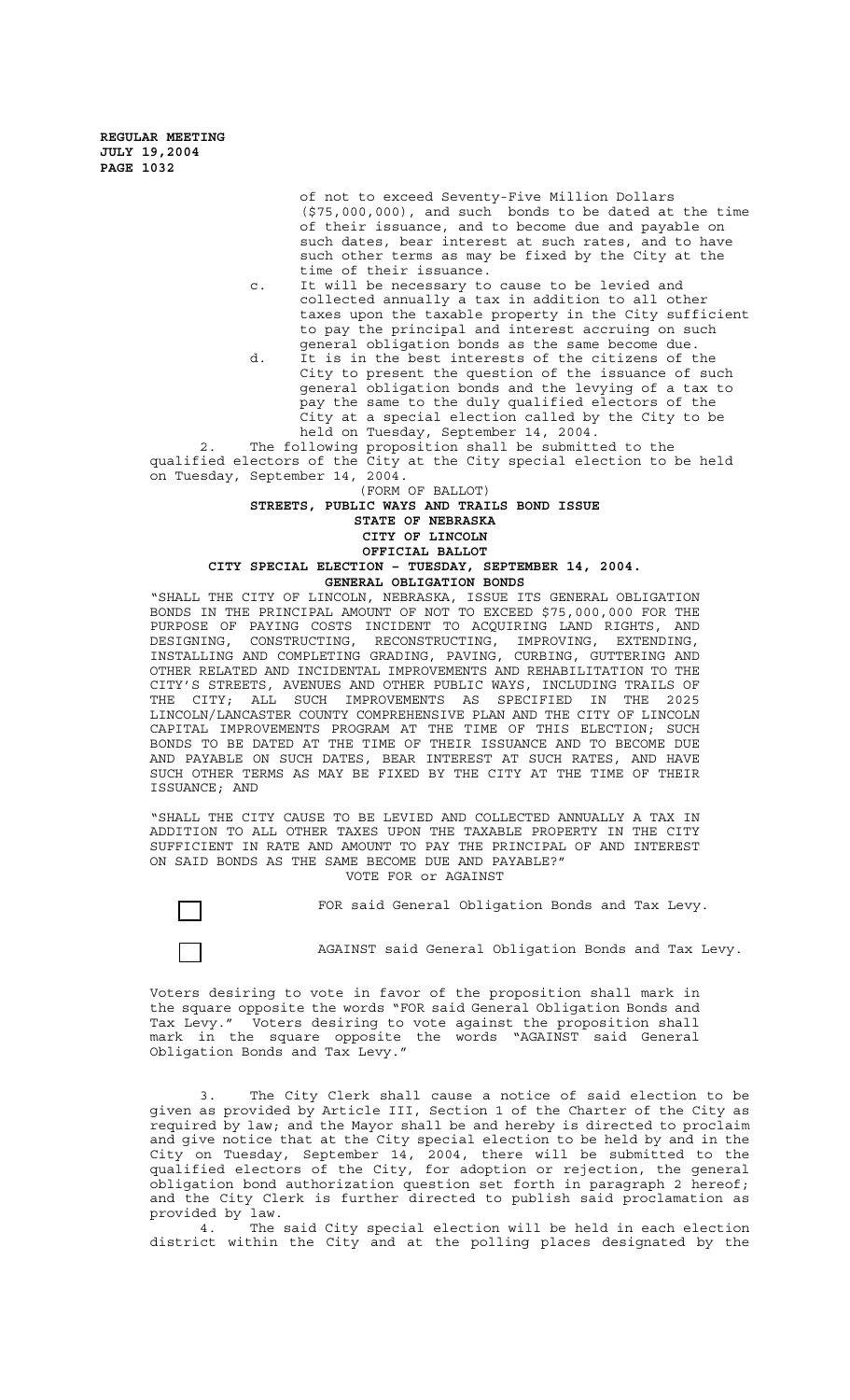Election Commissioner of Lancaster County, Nebraska (the **"Election Commissioner"**).

5. The City Clerk is further directed to notify the Election Commissioner of the City special election and the general obligation bond authorization question set forth in paragraph 2 hereof, and to procure the necessary ballots and make all other necessary arrangements for the same.

6. The polling places for said City special election shall be open from 8:00 a.m. to 8:00 p.m. on Tuesday, September 14, 2004, and a copy of the general obligation bond authorization question to be submitted shall be posted at each place of voting during the hours said polls are open.

7. Said City special election shall be conducted in accordance with the Charter of the City and the laws of the State of Nebraska applicable to such elections for cities of the primary class, and the ballots shall be counted, the returns made, and the results canvassed as provided for by law, and all such steps shall be taken as are provided by law in the ascertainment of the results of said election.

Introduced by Annette McRoy

Seconded by Svoboda & carried by the following vote: AYES: Camp, Cook, Friendt, McRoy, Newman, Svoboda, Werner; NAYS: None.

WAIVER 04008 - APPLICATION OF UNION COLLEGE TO WAIVE THE PARKING LOT SURFACING REQUIREMENTS FOR A 16,500 SQ. FT. AREA GENERALLY LOCATED AT S. 51ST STREET AND BANCROFT AVE. - CLERK read the following resolution, introduced by Annette McRoy, who moved its adoption:

A-82868 MHEREAS, Union College has requested a waiver of the surfacing

 requirements for a student parking lot on property generally located at S. 51st Street and Bancroft Avenue and legally described as:

All of Block 1 and all of Block 14, College View

Addition, located in Section 5, Township 9 North, Range

7 East, Lancaster County, Nebraska;

WHEREAS, the City Council finds that:

a. The parking lot for which the waiver of the surfacing requirement is requested is to be used in conjunction with a nonprofit institution;

b. Alternate materials or techniques shall be utilized which provide reasonable control of dust, runoff, and safe circulation; and

c. The location of the parking lot is sufficient distance from surrounding uses that it will not adversely affect the surrounding uses, and the frequency of use of the parking lot is so low that compliance with the surfacing requirements at the present time would cause undue economic hardship upon the owner as compared with minimal impact upon the surrounding land uses.

NOW, THEREFORE, BE IT RESOLVED by the City Council of the City of Lincoln, Nebraska:

In consideration of the findings made above, the requirement for the paving of the parking lot for Union College located at S. 51st Street and Bancroft Avenue on property legally described above is hereby waived pursuant to § 27.67.100(c) of the Lincoln Municipal Code under the following conditions:

1. The driveway approach must be paved with concrete from the curb line to the property line to prevent mud, rock or gravel being deposited in the streets adjacent to the parking lot.

2. The applicant is responsible for controlling off-site dust emissions from the parking lot by using crushed rock and watering down the surface when necessary.

3. If it is later found that dust or noise, created by the use of the parking lot exceeds the maximum levels set forth in Title 8 of the Lincoln Municipal Code, then such waiver may, after notice and hearing by the City Council, be revoked, and thereafter the use of the parking lot shall cease unless surfaced in accordance with design standards.

4. This resolution's terms, conditions, and requirements bind and obligate the permittee, its successors and assigns.

Introduced by Annette McRoy

Seconded by Svoboda & carried by the following vote: AYES: Camp, Cook, Friendt, McRoy, Newman, Svoboda, Werner; NAYS: None.

SUPPORTING FAIRNESS, JUSTICE AND EQUAL OPPORTUNITY IN THE WORK PLACE AND WORKING TOWARDS ELIMINATING RACISM AND DISCRIMINATION IN THE WORK PLACE -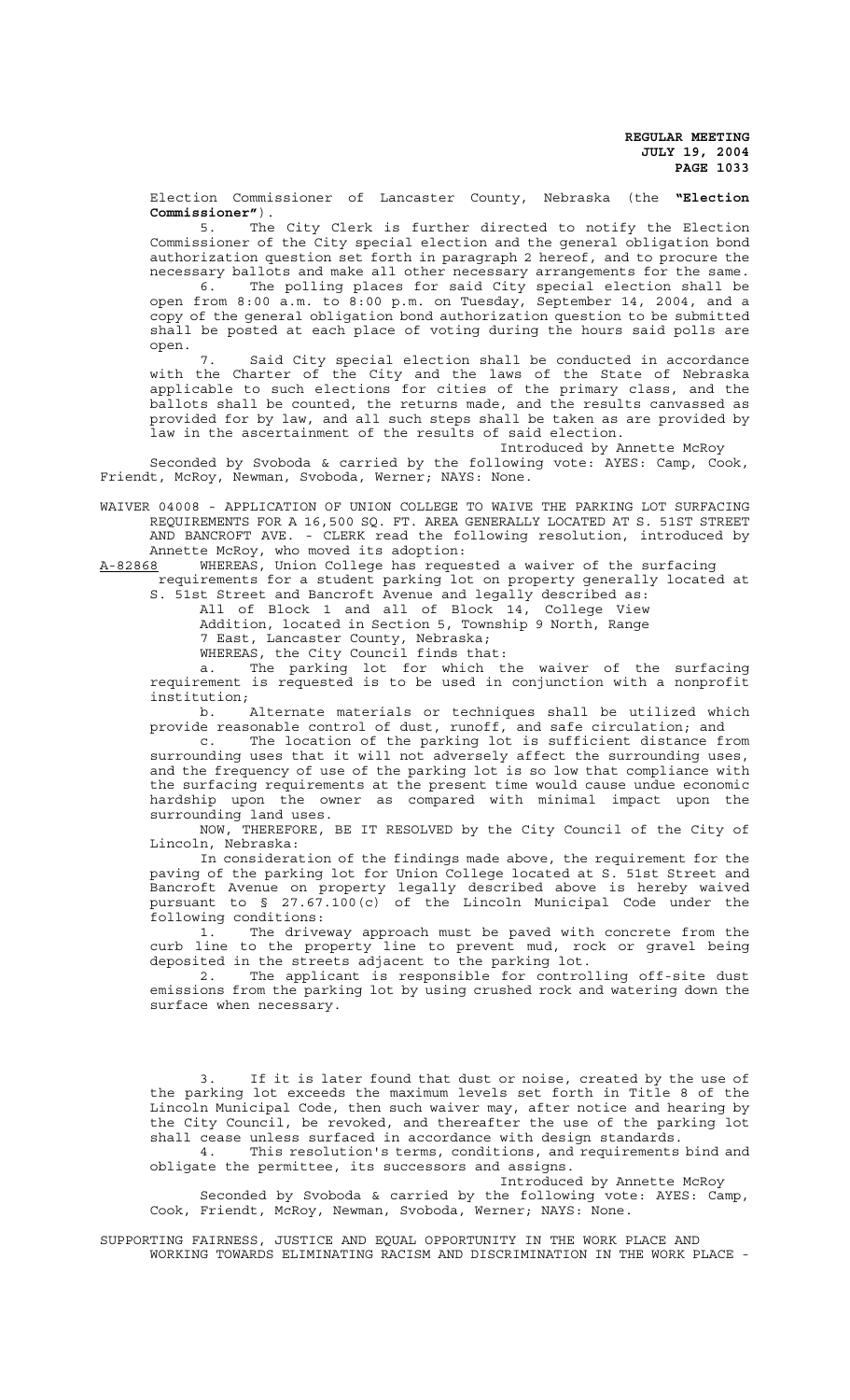CLERK read the following resolution, introduced by Annette McRoy, who moved its adoption:

A-82869 WHEREAS, the City of Lincoln, Nebraska recognizes racial and ethnic equality as essential to the vitality and diversity of Lincoln; and

WHEREAS, the City of Lincoln, Nebraska is committed to improving race relations by making significant efforts to assure that all its practices and policies reflect the values of fairness, justice, and equal opportunity.

NOW, THEREFORE, BE IT RESOLVED by the City Council of the City of Lincoln, Nebraska resolves and declares:

1. We, as a leading community employer, pledge to support fairness, justice, and equal opportunity.

2. We will work to eliminate racism and discrimination in our city, should they occur.

Introduced by Annette McRoy

Seconded by Friendt & carried by the following vote: AYES: Camp, Cook, Friendt, McRoy, Newman, Svoboda, Werner; NAYS: None.

- APPROVING RESPONSIBLE BEVERAGE SERVICE PROGRAMS PROVIDED BY THE RESPONSIBLE HOSPITALITY COUNCIL FOR MANAGERS OR LICENSEES REQUIRED TO OBTAIN MANAGER/SERVER TRAINING UNDER SECTION 5.04.035 OF THE LINCOLN MUNICIPAL CODE - CLERK read the following resolution, introduced by Annette McRoy, who moved its adoption:
- A-82870 WHEREAS, Lincoln Municipal Code Section 5.04.035 requires the manager or licensee to successfully complete a course in responsible beverage manager/server training approved by the City Council; and

WHEREAS, the Lincoln/Lancaster County Responsible Hospitality Council (RHC), 1005 "O" Street, Lincoln, NE 68508, phone: 402-437-7880, fax: 402-435-0045, a Nebraska non-profit corporation (#1597052) representing owner/operators, community officials, and concerned citizens dedicated to increasing community awareness of the responsible retail sale, use, and service of alcohol in Lincoln and Lancaster County, has approved training programs and instructors certified as national instructors under the auspices of the Responsible Beverage Service Programs.

NOW, THEREFORE, BE IT RESOLVED by the City Council of the City of Lincoln, Nebraska:

That the following Manager/Server training courses provided by the Responsible Hospitality Council are hereby approved by the City Council for managers or licensees required to obtain manager/server training under Section 5.04.035 of the Lincoln Municipal Code:

1. Management Training – Hospitality Insighter (2 courses) 2. BASIC Server Training

Introduced by Annette McRoy

Seconded by Svoboda & carried by the following vote: AYES: Camp, Cook, Friendt, McRoy, Newman, Svoboda, Werner; NAYS: None.

PRELIMINARY PLAT 02005 - ACCEPTING AND APPROVING THE PRELIMINARY PLAT OF CATHERLAND SUBDIVISION AND WAIVING THE REQUIRED SIDEWALK ON CATHER STREET, ALLOWING THE SANITARY SEWER TO RUN OPPOSITE STREET GRADES, AND ALLOWING THE SANITARY SEWER TO DRAIN FROM ONE BASIN TO ANOTHER, ON PROPERTY GENERALLY LOCATED AT N. 70TH STREET AND FLETCHER AVE. - CLERK read the following resolution, introduced by Annette McRoy, who moved its adoption:

A-82871 WHEREAS, Robert and Howard Cather have submitted the preliminary plat of **Catherland Subdivision** for acceptance and approval, together with a request to waive City of Lincoln Design Standards and Land Subdivision

Ordinance requirements to waive the installation of sidewalks, to allow sewers to flow opposite street grades, and to allow sewers to drain from one basin to another; and

WHEREAS, the Lincoln City - Lancaster County Planning Commission has reviewed said preliminary plat and made recommendations as contained in the letter dated September 18, 2003, which is attached hereto as Exhibit "A".

NOW, THEREFORE, BE IT RESOLVED by the City Council of the City of Lincoln, Nebraska:

That the preliminary plat of **Catherland Subdivision**, located at N. 70th Street and Fletcher Avenue as submitted by Robert and Howard Cather, is hereby accepted and approved, subject to the terms and conditions set forth in Exhibit "A", which is attached hereto and made a part of this resolution as though fully set forth verbatim.

BE IT FURTHER RESOLVED that the City Council finds that the tract to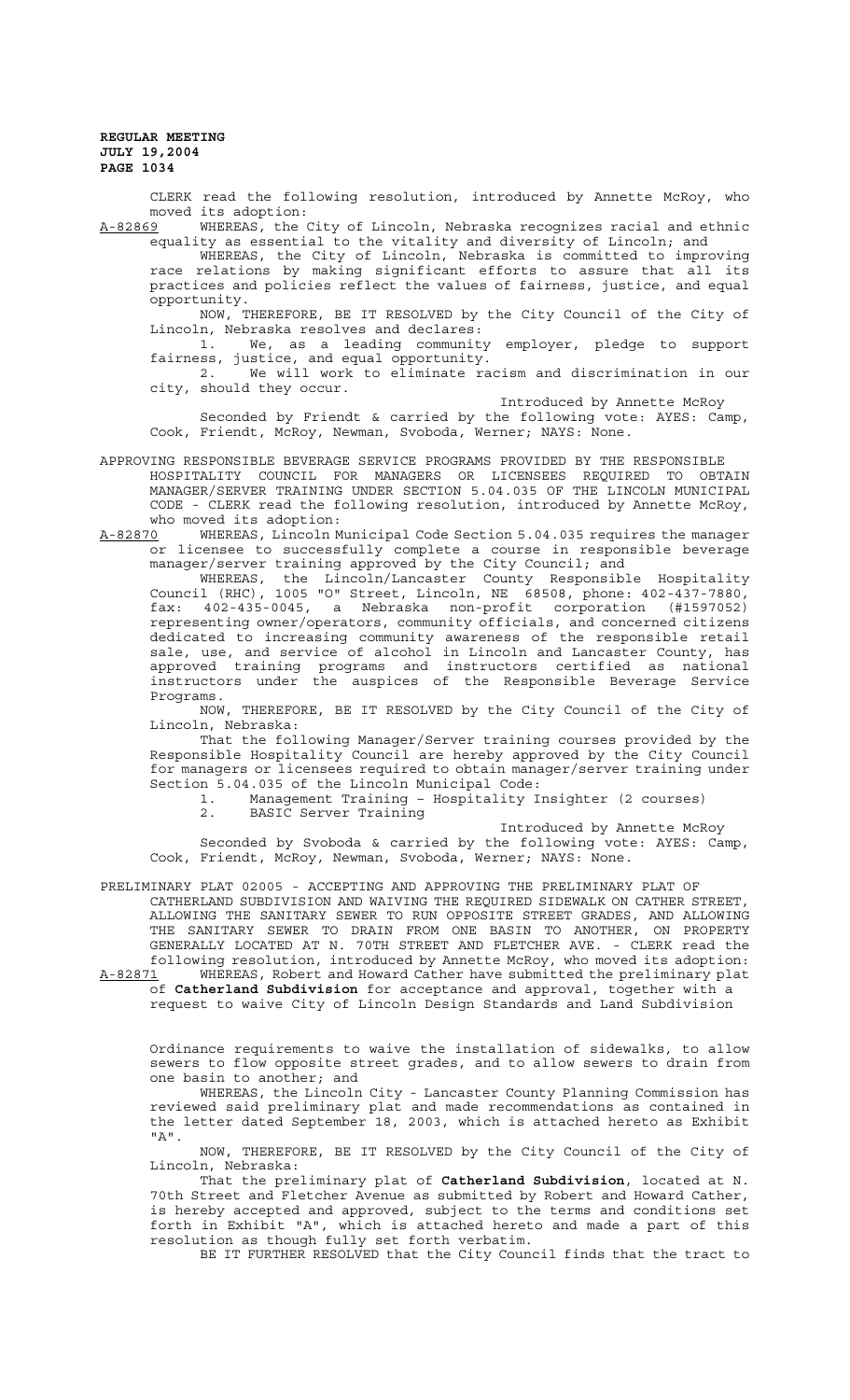be subdivided is surrounded by such development or unusual conditions that strict application of the subdivision requirements would result in actual difficulties or substantial hardship and the following modifications to the subdivision requirements are therefore approved:

1. The requirement of § 26.27.020 of the Lincoln Municipal Code relating to the installation of sidewalks on Cather Street is waived.

2. The requirement of Section 3.6 of the Sanitary Sewer Design Standards that the slope of the sanitary sewer should parallel the slope of the street is waived to allow the construction of sanitary sewer running opposite street grades, provided the design does not create sewer depths in excess of the maximum and minimum allowable depths.

3. The requirement of Section 2.1 of the Sanitary Sewer Design Standards prohibiting the transfer of wastewater from one watershed to another is waived to allow the transfer of sanitary sewer from one drainage basin to another.

Introduced by Annette McRoy

Seconded by Cook & carried by the following vote: AYES: Camp, Cook, Friendt, McRoy, Newman, Svoboda, Werner; NAYS: None.

AMENDING RESOLUTION NO. A-82833 TO DESCRIBE THE PURPOSE OF EXPANDING THE BOUNDARY OF USE PERMIT NO. 94B TO ALLOW A FREE STANDING PHARMACY RATHER THAN A MEDICAL OFFICE BUILDING - CLERK read the following resolution, introduced by Annette McRoy, who moved its adoption:

A-82872 WHEREAS, the City of Lincoln previously adopted Resolution No. A-82833 on June 21, 2004, approving St. Elizabeth Community Health Center's application, designated as Use Permit 94B, to expand the boundary of Use Permit No. 94A to increase the total allowed square footage of floor area from 45,000 sq. ft. to 47,000 sq. ft; and

WHEREAS, said application was for the purpose of constructing a free standing 2,000 sq. ft. pharmacy; and

WHEREAS, Resolution No. A-82833 erroneously described the 2,000 sq. ft. pharmacy as a medical office building; and

WHEREAS, a free standing pharmacy is not allowed in an office building but is allowed as a store for the sale of goods at retail. NOW, THEREFORE, BE IT RESOLVED by the City Council of the City of

Lincoln, Nebraska: That Resolution No. A-82833 be amended (1) by deleting the term

"medical office building" on page 1, lines 5 and 22, and inserting in lieu thereof the word pharmacy; and (2) by deleting the term "office building" on page 2 line 3, and inserting in lieu thereof the word pharmacy.

Introduced by Annette McRoy

Seconded by Svoboda & carried by the following vote: AYES: Camp, Cook, Friendt, McRoy, Newman, Svoboda, Werner; NAYS: None.

ACCEPTING THE REPORT OF NEW AND PENDING CLAIMS AGAINST THE CITY AND APPROVING DISPOSITION OF CLAIMS SET FORTH THEREIN FOR THE PERIOD OF JUNE 16 - 30, 2004 - CLERK read the following resolution, introduced by Annette McRoy,

who moved its adoption:<br>A-82873 BE IT RESOLVED by A-82873 BE IT RESOLVED by the City Council of the City of Lincoln, Nebraska: That the claims listed in the attached report, marked as Exhibit "A", dated July 1, 2004, of various new and pending tort claims filed against the City of Lincoln with the Office of the City Attorney or the Office of the City Clerk, as well as claims which have been disposed of, are hereby received as required by Neb. Rev. Stat. § 13-905 (Reissue 1997). The dispositions of claims by the Office of the City Attorney, as shown by the attached report, are hereby approved:

| DENIED                         |           | ALLOWED OR SETTLED                             |            |
|--------------------------------|-----------|------------------------------------------------|------------|
| Melissa Willits                | 243.72    | University of Nebraska                         | \$1,441.75 |
| Lothrop, Inc. and              |           | Jawad Al-Jabery                                | 545.07     |
| Carveth Investments, Inc.      | 15,020.00 | Burt Foreman                                   | 100.00     |
| Barman Investments LLC         | 28,596.81 | Raymond Phillips                               | 1,680.00   |
| Gary J. Hertel                 | 3,607.75  | Farm Bureau                                    |            |
| Gene Converse                  | 153.00    | (Claim #01641/Michael Bonnett, Insured) 795.54 |            |
| Todd Bertucci                  | 101.80    |                                                |            |
| Adrienne Beischel              | NAS*      |                                                |            |
| Yaser Eddmeiri                 | 20.00     |                                                |            |
| Kim Marie Schrader-Eberspacher | 65.19     |                                                |            |

\* No Amount Specified.

The City Attorney is hereby directed to mail to the various claimants listed herein a copy of this resolution which shows the final disposition of their claim. Introduced by Annette McRoy

Seconded by Svoboda & carried by the following vote: AYES: Camp, Cook, Friendt, McRoy, Newman, Svoboda, Werner; NAYS: None.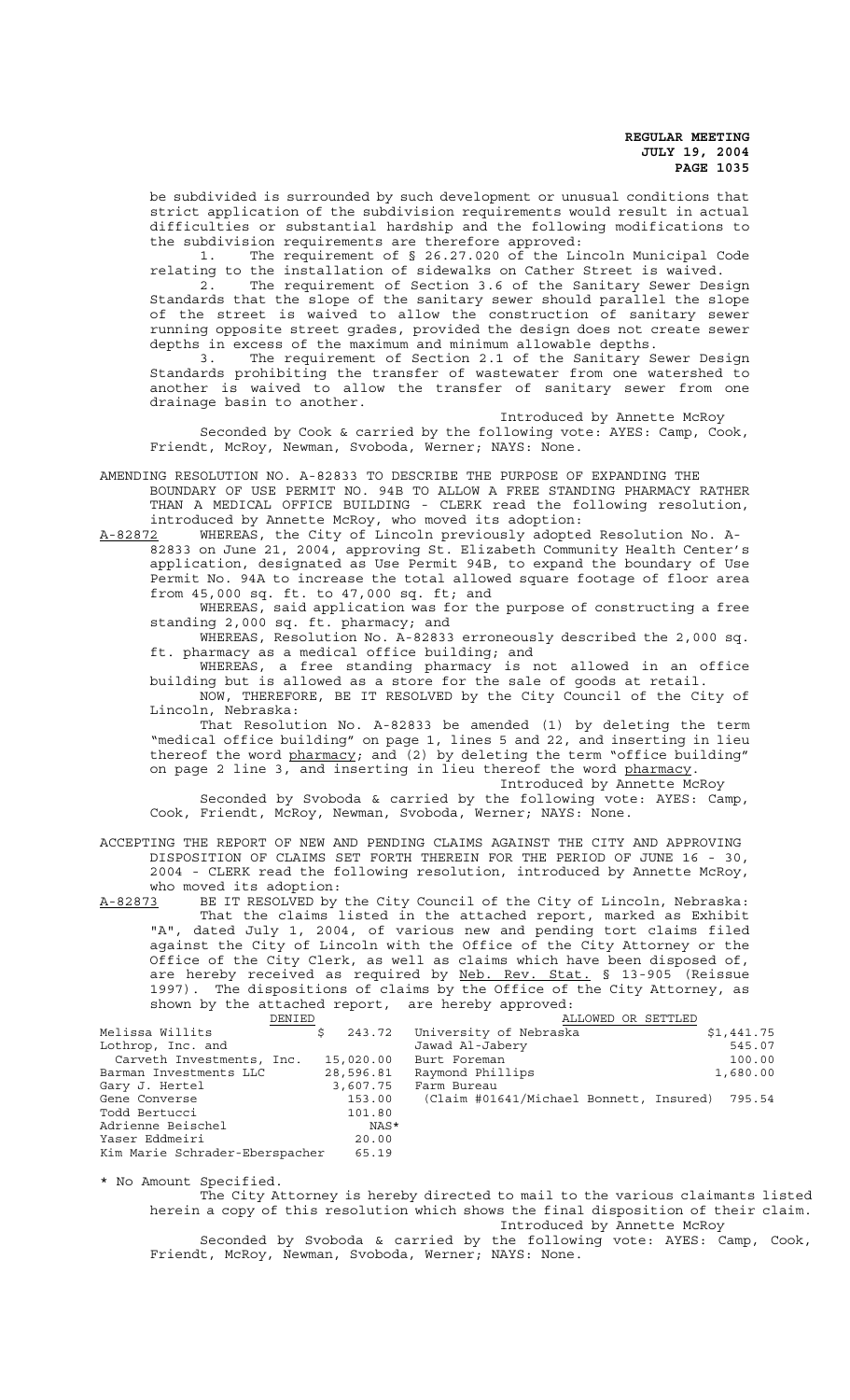APPROVING A CONTRACT INVOLVING THE EXPENDITURES OF MONEY FROM APPROPRIATIONS OF MORE THAN ONE YEAR FOR A WATER PROJECT THAT PROVIDES FOR THE CONSTRUCTION OF NITRIFICATION AND CAPACITY IMPROVEMENTS AT THE THERESA STREET WASTEWATER TREATMENT FACILITY - CLERK read the following resolution, introduced by Annette McRoy, who moved its adoption:

A-82874 WHEREAS, the City of Lincoln desires to enter into contracts for the

wastewater project that provides for the construction of nitrification and capacity improvements at the Theresa Street Wastewater Treatment Facility.

WHEREAS, said contracts will involve the expenditure of money from appropriations of more than one year, and Article VII, Section 3 of the Charter of the City of Lincoln provides that no such expenditure of money from appropriations of more than one year shall be valid unless approved by resolution of the City Council.

NOW, THEREFORE, BE IT RESOLVED by the City Council of the City of Lincoln, Nebraska:

That the Mayor is authorized to execute a contract between the City and the recommended, lowest bid contractor for a wastewater construction project that includes nitrification and capacity improvements at the Theresa Street Wastewater Treatment Facility.

AND FURTHER, BE IT RESOLVED by the City Council that the Mayor is authorized to execute a contract between the City and HDR, Inc. to provide construction phase services for this Theresa Street Treatment plant construction project.

The City Clerk is directed to return one fully executed copy of this Resolution to Steve Masters, Public Works Administrator, one for department records.

Introduced by Annette McRoy

Seconded by Svoboda & carried by the following vote: AYES: Camp, Cook, Friendt, McRoy, Newman, Svoboda, Werner; NAYS: None.

### **PETITIONS & COMMUNICATIONS**

REPORT OF UNL MICROBIOLOGIST FOR WATER TESTING FOR THE MONTH OF JUNE, 2004 - CLERK presented said report which was placed on file in the Office of the City Clerk. **(35-01)**

#### **REPORTS OF CITY OFFICERS**

INVESTMENT OF FUNDS FOR THE WEEK OF JULY 6 THRU JULY 9, 2004 - CLERK read the following resolution, introduced by Patte Newman, who moved its adoption: A-82875 BE IT HEREBY THE RESOLVED BY THE CITY COUNCIL of the City of

Lincoln, Nebraska:

That the attached list of investments be confirmed and approved, and the City Treasurer is hereby directed to hold said investments until maturity unless otherwise directed by the City Council.

Introduced by Patte Newman

Seconded by Friendt & carried by the following vote: AYES: Camp, Cook, Friendt, McRoy, Newman, Svoboda, Werner; NAYS: None.

# **ORDINANCES - 1ST READING & ASSOCIATED RESOLUTIONS** (Resolutions listed hereunder advance to Public Hearing on 7/19/04)

AMENDING CHAPTER 27.58 OF THE LINCOLN MUNICIPAL CODE RELATING TO THE AIRPORT

ENVIRONS NOISE DIST. TO CHANGE THE NOISE LEVEL REFERENCE FROM LDN TO DNL; TO DELETE THE NUMBER 1 FROM THE DISTRICT NAME; TO AMEND THE BOUNDARIES OF THE DISTRICT; TO REVISE PROVISIONS REGARDING PERMITTED USES; TO REVISE PROVISION REGARDING CONDITIONAL PERMITTED USES; TO DELETE THE REQUIREMENT THAT A COVENANT, NOTICE & ACKNOWLEDGMENT BE GRANTED & INSTEAD TO REQUIRE THE GRANT OF AN AVIATION & NOISE EASEMENT; & TO ADD REFERENCE TO THE AVIATION & NOISE EASEMENT. (IN CONNECTION W/04R-172 & 04R-182) - CLERK read an ordinance, introduced by Patte Newman, amending Chapter 27.58 of the Lincoln Municipal Code relating to the Airport Environs Noise Dist. to change the noise level reference from Ldn to DNL; to delete the number 1 from the district name; to amend the boundaries of the district; to revise provisions regarding permitted uses; to revise provision regarding conditional permitted uses; to delete the requirement that a Covenant, Notice & Acknowledgment be granted & instead to require the grant of an aviation & noise easement; & to add reference to the aviation & noise easement, the first time.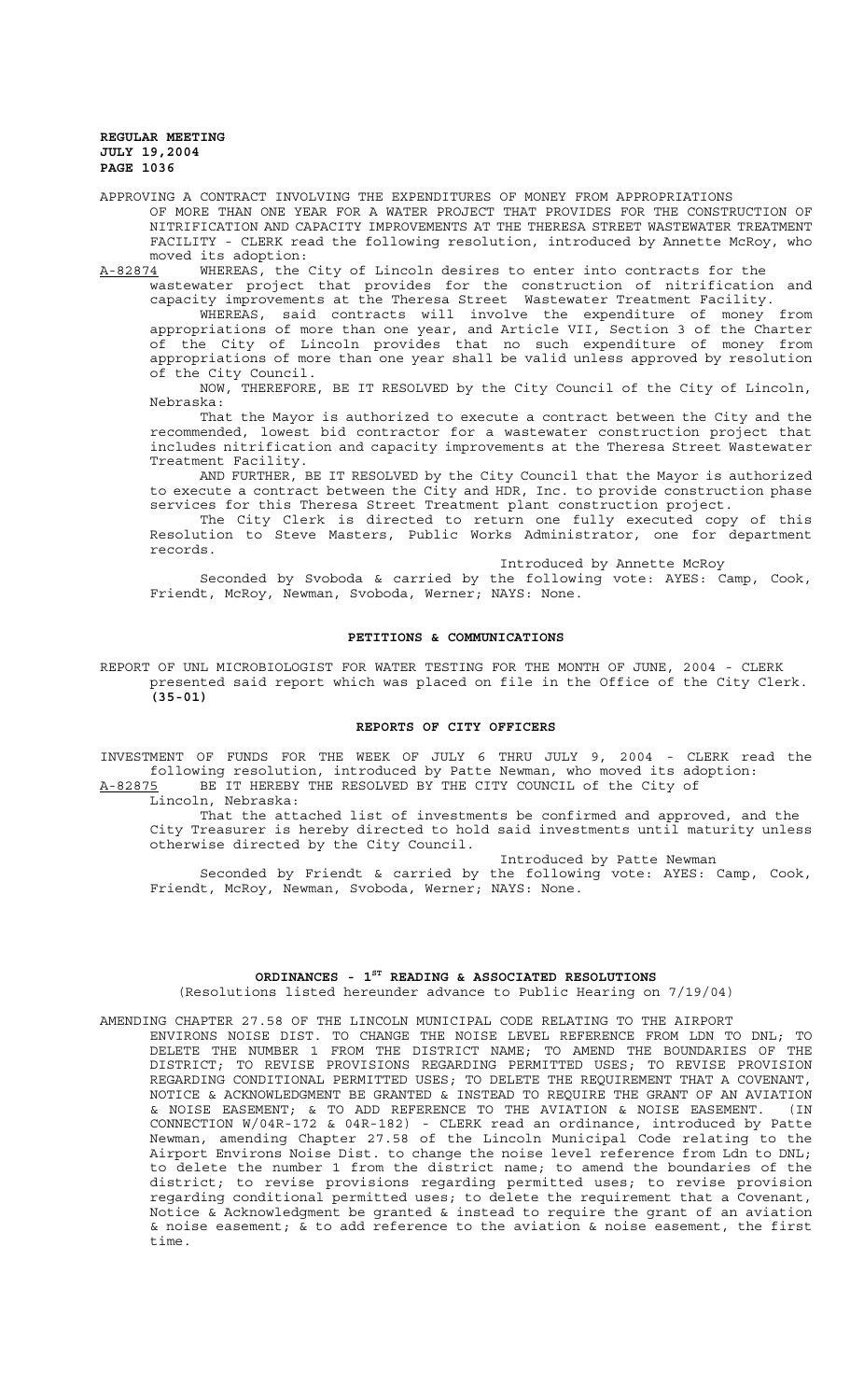COMP. PLAN AMENDMENT 04002 - ADOPTING THE LINCOLN AIRPORT F.A.R. PART 150 NOISE COMPATIBILITY STUDY AS AN APPROVED SUBAREA PLAN OF THE LINCOLN/LANCASTER COUNTY COMPREHENSIVE PLAN & TO AMEND THE LAND USE PLAN ACCORDINGLY FOR THE AREA GENERALLY LOCATED BETWEEN SW 40TH ST. & S. CODDINGTON AVE., FROM W. SOUTH ST. TO ½ MILE NORTH OF W. A ST. (IN CONNECTION W/04-131 & 04R-182) - CLERK read an ordinance, introduced by Patte Newman, Comp. Plan Amendment 04002 - Adopting the Lincoln Airport F.A.R. Part 150 Noise Compatibility Study as an approved subarea plan of the Lincoln/Lancaster County Comprehensive Plan & to amend the land use plan accordingly for the area generally located between SW 40th St. & S. Coddington Ave., from W. South St. to ½ mile north of W. A St., the first time.

## APPROVING AN INTERLOCAL AGREEMENT BETWEEN THE CITY & THE AIRPORT AUTHORITY REGARDING CITY'S & AIRPORT AUTHORITY'S RESPONSIBILITIES IN IMPLEMENTING THE AIRPORT ENVIRONS NOISE DISTRICT REQUIREMENT THAT AS A CONDITION OF SUBDIVISION, ZONING CODE, COMMUNITY UNIT PLAN, SPECIAL PERMIT, OR USE PERMIT APPROVAL THAT THE APPLICANT GRANT AN AVIATION EASEMENT PROTECTING THE AIRPORT AUTHORITY FROM CLAIMS

- OF DAMAGES FROM AIRPORT NOISE & OVERFLIGHT IMPACT. (IN CONNECTION W/04-131 & 04R-172) - CLERK read an ordinance, introduced by Patte Newman, approving an Interlocal Agreement between the City & the Airport Authority regarding City's & Airport Authority's responsibilities in implementing the Airport Environs Noise District requirement that as a condition of subdivision, zoning code, community unit plan, special permit, or use permit approval that the applicant grant an aviation easement protecting the Airport Authority from claims of damages from airport noise & overflight impact, the first time.
- APPROVING THE FINANCING OF A LEASE-PURCHASE AGREEMENT BETWEEN THE CITY & UNION BANK & TRUST COMPANY IN AN AMOUNT NOT TO EXCEED \$2,500,000 FOR THE ACQUISITION BY THE CITY OF FIRE FIGHTING & PUBLIC SAFETY EMERGENCY EQUIPMENT - CLERK read an ordinance, introduced by Patte Newman, approving the financing of a Lease-Purchase Agreement between the City & Union Bank & Trust Company in an amount not to exceed \$2,500,000 for the acquisition by the City of fire fighting & public safety emergency equipment, the first time.
- CHANGE OF ZONE 04041 APPLICATION OF B&J PARTNERSHIP FOR A CHANGE FROM P PUBLIC USE DISTRICT TO I-1 INDUSTRIAL DISTRICT ON APPROXIMATELY 24.62 ACRES OF PROPERTY GENERALLY LOCATED AT SOUTH 9TH ST. & CALVERT ST. - CLERK read an ordinance, introduced by Patte Newman, Change of Zone 04041 - Application of B&J Partnership for a change from P Public Use District to I-1 Industrial District on approximately 24.62 acres of property generally located at South 9th St. & Calvert St., the first time.
- APPROVING A LEASE AGREEMENT BETWEEN THE CITY & THE AIRPORT AUTHORITY FOR STORAGE SPACE AT BUILDINGS NO. 2690 & 2699 IN LINCOLN AIR PARK WEST FOR A TERM BEGINNING SEPT. 1, 2004 THROUGH AUG. 31, 2005 - CLERK read an ordinance, introduced by Patte Newman, approving a Lease Agreement between the City & the Airport Authority for storage space at Buildings No. 2690 & 2699 in Lincoln Air Park West for a term beginning Sept. 1, 2004 through Aug. 31, 2005, the first time.

# ORDINANCES - 3<sup>RD</sup> READING & RESOLUTIONS FOR ACTION

AMENDING CHAPTER 2.76 OF THE LINCOLN MUNICIPAL CODE TO EXTEND FAMILY SICK LEAVE TO INCLUDE ANY PERSON UNDER LEGAL GUARDIANSHIP OF AN EMPLOYEE, TO REARRANGE THE FUNERAL LEAVE SECTION FOR CLARITY, AND TO ALLOW EMPLOYEES ON MILITARY LEAVE WITHOUT PAY TO NOT FIRST EXHAUST ALL APPLICABLE LEAVE BALANCES - CLERK read an ordinance, introduced by Glenn Friendt, amending Chapter 2.76 of the Lincoln Municipal Code, Personnel System, by amending Section 2.76.380 relating to sick leave with pay to extend sick leave to include any person under legal guardianship of an employee; by amending Section 2.76.385 relating to funeral leave to clarify its provisions; amending Section 2.76.400 relating to leaves of absence without pay to provide that an employee on military leave of absence does not have to exhaust all applicable leave balances; and repealing Sections 2.76.380, 2.76.385, and 2.76.400 of the Lincoln Municipal Code as hitherto existing, the third time. FRIENDT Moved to pass the ordinance as read.

Seconded by Svoboda & carried by the following vote: AYES: Camp, Cook, Friendt, McRoy, Newman, Svoboda, Werner; NAYS: None.

The ordinance, being numbered **#18404**, is recorded in Ordinance Book , Page

# **MISCELLANEOUS BUSINESS**